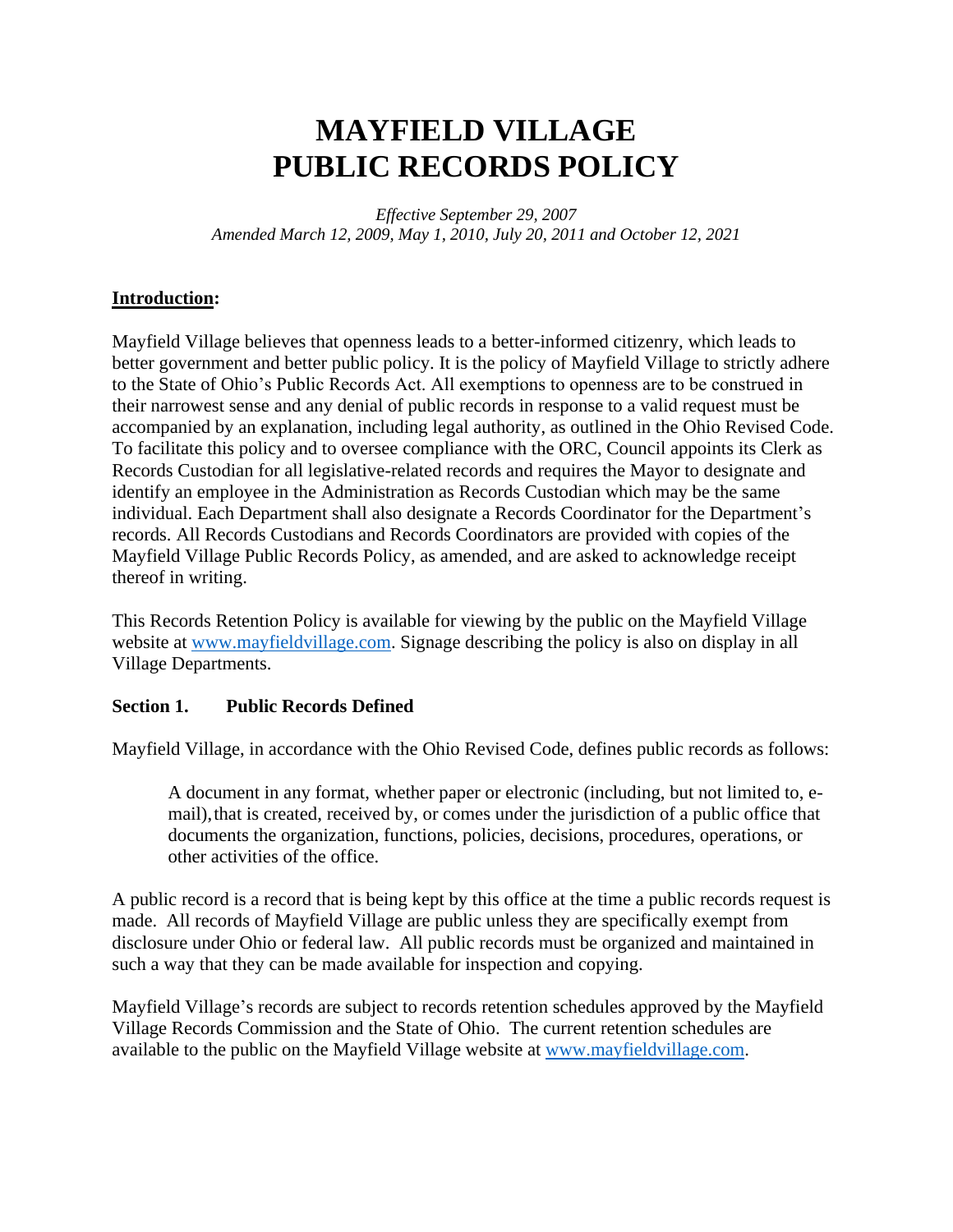## **Section 2. Electronic Records**

Records in the form of e-mails, text messages and instant messages, including those sent and received via a hand-held communications device, are treated in the same fashion as records in other formats and will follow the same retention schedules.

Public record content transmitted to or from private accounts or personal devices is subject to disclosure. All employees or representatives of Mayfield Village are required to retain their email records and other electronic records in accordance with applicable records retention schedules.

### **Section 3. Handling Record Requests**

Record requests shall be forwarded to the Records Custodian as soon as possible after receipt of the request. The Records Custodian will forward a copy of all requests to the Director of Law and, where possible, acknowledge receipt of the request.

Although no specific language is required to make a request, the requester must identify the records requested with sufficient clarity to allow the Village to identify, retrieve, and review the records. If it is not clear what record(s) are being sought, the Records Custodian will contact the requester for clarification, and will assist the requestor in revising the request by informing the requestor of the manner in which the office keeps its records.

The requester is not required to put a records request in writing and does not have to provide his or her identity or the intended use of the requested public record(s). If a written request or disclosure of identity or intended use would benefit the requester by enhancing the Record Custodian's ability to identify, locate or deliver the requested record(s), and if the requester is advised that a written request is not *required*, a written request may be requested. Attached is a Public Records Request Form to be used for this purpose. This form is also available to the public on the Mayfield Village website at [www.mayfieldvillage.com.](http://www.mayfieldvillage.com/)

Public records are to be made available for inspection during the Village's regular business hours, with the exception of published holidays. Public records must be made available for prompt inspection. Copies of public records must be made available within a reasonable period of time. Determining "prompt" and "reasonable" will take into account the volume of records requested, the proximity of the location where the records are stored, and the necessity for any legal review of the records requested.

In processing the request, the Village does not have an obligation to create new records. An electronic record is deemed to exist so long as a computer is already programmed to produce the record through the use of sorting, filtering or querying features.

The Records Custodian will utilize a log or other tracking method to track public records requests. The log will include the date of the request, the name of the requester (if voluntarily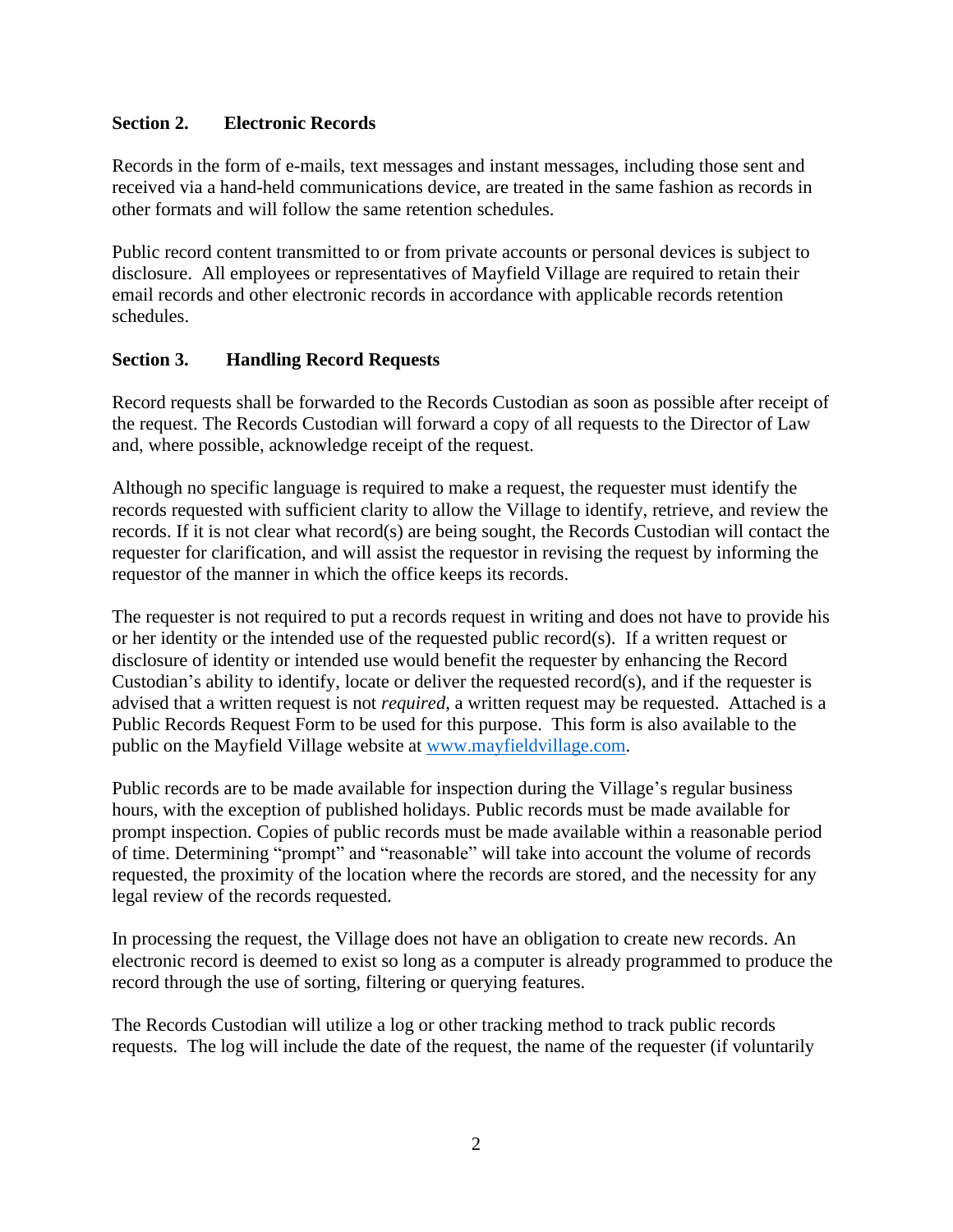provided), the type of records requested, the date the requests were fulfilled and the name of the person fulfilling the request.

In processing a request for inspection of a public record, a Village employee must accompany the requester during inspection to make certain original records are not taken or altered.

A copy of the most recent addition of the Ohio Sunshine Laws Manual is available via the Ohio Attorney General's internet website (www.ohioattorneygeneral.gov) for purpose of keeping employees of the Village and the public educated as to the Village's obligations under the Ohio Public Records Act and Open Meetings Act.

## **Section 4. Response Timeframe.**

Public records are to be made available for inspection during regular business hours and must be made available for inspection promptly. Copies of public records must be made available within a reasonable period of time. "Prompt" and "reasonable" take into account the volume of records requested, the proximity of the location where the records are stored, the necessity for any legal review and reaction, and other facts and circumstances.

It is the goal of Mayfield Village that all requests for public records will be satisfied within eight (8) business days following receipt of the records request. Requests not satisfied in this timeframe will be acknowledged in writing with an estimated timeframe for response.

## **Section 5. Denial and/or Redaction of Records**

If the requester makes an ambiguous or overly broad request such that the Village cannot reasonably identify what public records are being requested, the request may be denied, but the requester will then be given an opportunity to revise the request after the Records Custodian describes the manner in which records are maintained and accessed by the Village.

Some records are not subject to disclosure or some portions thereof may need to be redacted. If records are withheld, redacted or otherwise denied, the Village will provide an explanation for the redaction or denial, including the legal authority therefor. If the initial records request was made in writing, the explanation will also be provided in writing. If portions of a record are public and portions are exempt, the exempt portions may be redacted and the remainder of the record must be released. When making public records available for inspection or copying, the Village will advise the requester of any redaction or make the redaction plainly visible.

## **Section 6. Copying and Mailing Costs for Public Records**

Those seeking public records will be charged only the actual cost of printing or making copies, and will be required to pay the charges in advance. The requester may choose whether to have the record duplicated upon paper, upon the same medium in which the public record is kept, or upon any other medium on which the office determines that the record can reasonably be duplicated as an integral part of the Village's normal operations.